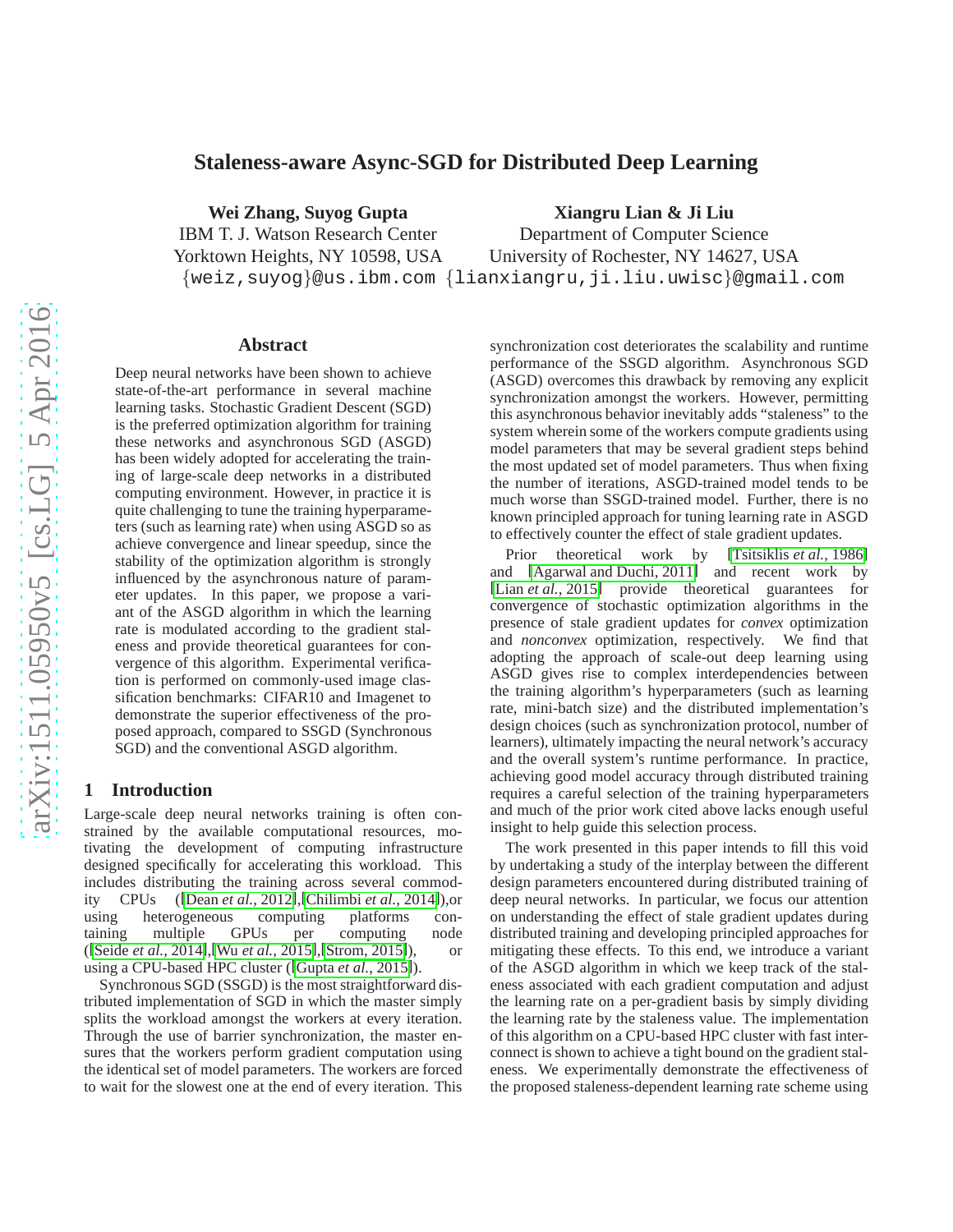commonly-used image classification benchmarks: CIFAR10 and Imagenet and show that this simple, yet effective technique is necessary for achieving good model accuracy during distributed training. Further, we build on the theoretical framework of [Lian *et al.*[, 2015\]](#page-6-8) and prove that the convergence rate of the staleness-aware ASGD algorithm is consistent with SGD:  $\mathcal{O}\left(1/\sqrt{T}\right)$  where T is the number of gradi-

ent update steps.

Previously, [Ho *et al.*[, 2013\]](#page-6-9) presented a parameter server based distributed learning system where the staleness in parameter updates is bounded by forcing faster workers to wait for their slower counterparts. Perhaps the most closely related prior work is that of [\[Chan and Lane, 2014\]](#page-6-10) which presented a multi-GPU system for distributed training of speech CNNs and acknowledge the need to modulate the learning rate in the presence of stale gradients. The authors proposed an exponential penalty for stale gradients and show results for up to 5 learners, without providing any theoretical guarantee of the convergence rate. However, in larger-scale distributed systems, the gradient staleness can assume values up to a few hundreds ([Dean *et al.*[, 2012\]](#page-6-0)) and the exponential penalty may reduce the learning rate to an arbitrarily small value, potentially slowing down the convergence. In contrast, in this paper, we formally prove our proposed ASGD algorithm to converge as fast as SSGD. Further, our implementation achieves near-linear speedup while maintaining the optimal model accuracy. We demonstrate this on widely used image classification benchmarks.

### <span id="page-1-1"></span>**2 System architecture**

In this section we present an overview of our distributed deep learning system and describe the synchronization protocol design. In particular, we introduce the  $n$ -softsync protocol which enables a fine-grained control over the upper bound on the gradient staleness in the system. For a complete comparison, we also implemented the *Hardsync protocol* (aka SSGD) for model accuracy baseline since it generates the most accurate model (when fixing the number of training epochs), albeit at the cost of poor runtime performance.

### **2.1 Architecture Overview**

We implement a parameter server based distributed learning system, which is a superset of Downpour SGD in [Dean *et al.*[, 2012\]](#page-6-0), to evaluate the effectiveness of our proposed staleness-dependent learning rate modulation technique. Throughout the paper, we use the following definitions:

- $\lambda$ : number of learners (workers).
- $\mu$ : mini-batch size used by each learner to produce stochastic gradients.
- $\alpha$ : learning rate.
- Epoch: a pass through the entire training dataset.
- Timestamp: we use a scalar clock to represent weights timestamp i, starting from  $i = 0$ . Each weight update increments the timestamp by 1. The timestamp of a gradient is the same as the timestamp of the weight used to compute the gradient.

•  $\tau_{i,l}$ : staleness of the gradient from learner l. A learner l pushes gradient with timestamp  $j$  to the parameter server of timestamp i, where  $i \geq j$ . We calculate the staleness  $\tau_{i,l}$  of this gradient as  $i - j$ .  $\tau_{i,l} \geq 0$  for any i and l.

Each learner performs the following sequence of steps. getMinibatch: Randomly select a mini-batch of examples from the training data; pullWeights: A learner pulls the current set of weights from the parameter server; calcGradient: Compute stochastic gradients for the current mini-batch. We divide the gradients by the mini-batch size; pushGradient: Send the computed gradients to the parameter server;

The parameter server group maintains a global view of the neural network weights and performs the following functions. sumGradients: Receive and accumulate the gradients from the learners; applyUpdate: Multiply the average of accumulated gradient by the learning rate (step length) and update the weights.

### **2.2 Synchronization protocols**

We implemented two synchronization protocols: hardsync protocol (aka, SSGD) and n-softsync protocol (aka, ASGD). Although running at a very slow speed, hardsync protocol provides the best model accuracy baseline number, when fixing the number of training epochs. n-softsync protocol is our proposed ASGD algorithm that automatically tunes learning rate based on gradient staleness and achieves model accuracy comparable with SSGD while providing a near-linear speedup in runtime.

*Hardsync protocol*: To advance the weights' timestamp  $\theta$ from *i* to  $i + 1$ , each learner *l* compute a gradient  $\Delta \theta$  using a mini-batch size of  $\mu$  and sends it to the parameter server. The parameter server averages the gradients over  $\lambda$  learners and updates the weights according to equation [1,](#page-1-0) then broadcasts the new weights to all learners. The learners are forced to wait for the updated weights until the parameter server has received the gradient contribution from *all* the learners and finished updating the weights. This protocol guarantees that each learner computes gradients on the exactly the same set of weights and ensures that the gradient staleness is 0. The hardsync protocol serves as the baseline, since from the perspective of SGD optimization it is equivalent to SGD using batch size  $\mu\lambda$ .

<span id="page-1-0"></span>
$$
g_i = \frac{1}{\lambda} \sum_{l=1}^{\lambda} \Delta \theta_l
$$
  

$$
\theta_{i+1} = \theta_i - \alpha g_i.
$$
 (1)

n*-softsync protocol*: Each learner l pulls the weights from the parameter server, calculates the gradients and pushes the gradients to the parameter server. The parameter server updates the weights after collecting at least  $c = |(\lambda/n)|$  gradients from *any* of the  $\lambda$  learners. Unlike hardsync, there are no explicit synchronization barriers imposed by the parameter server and the learners work asynchronously and independently. The splitting parameter n can vary from 1 to  $\lambda$ . The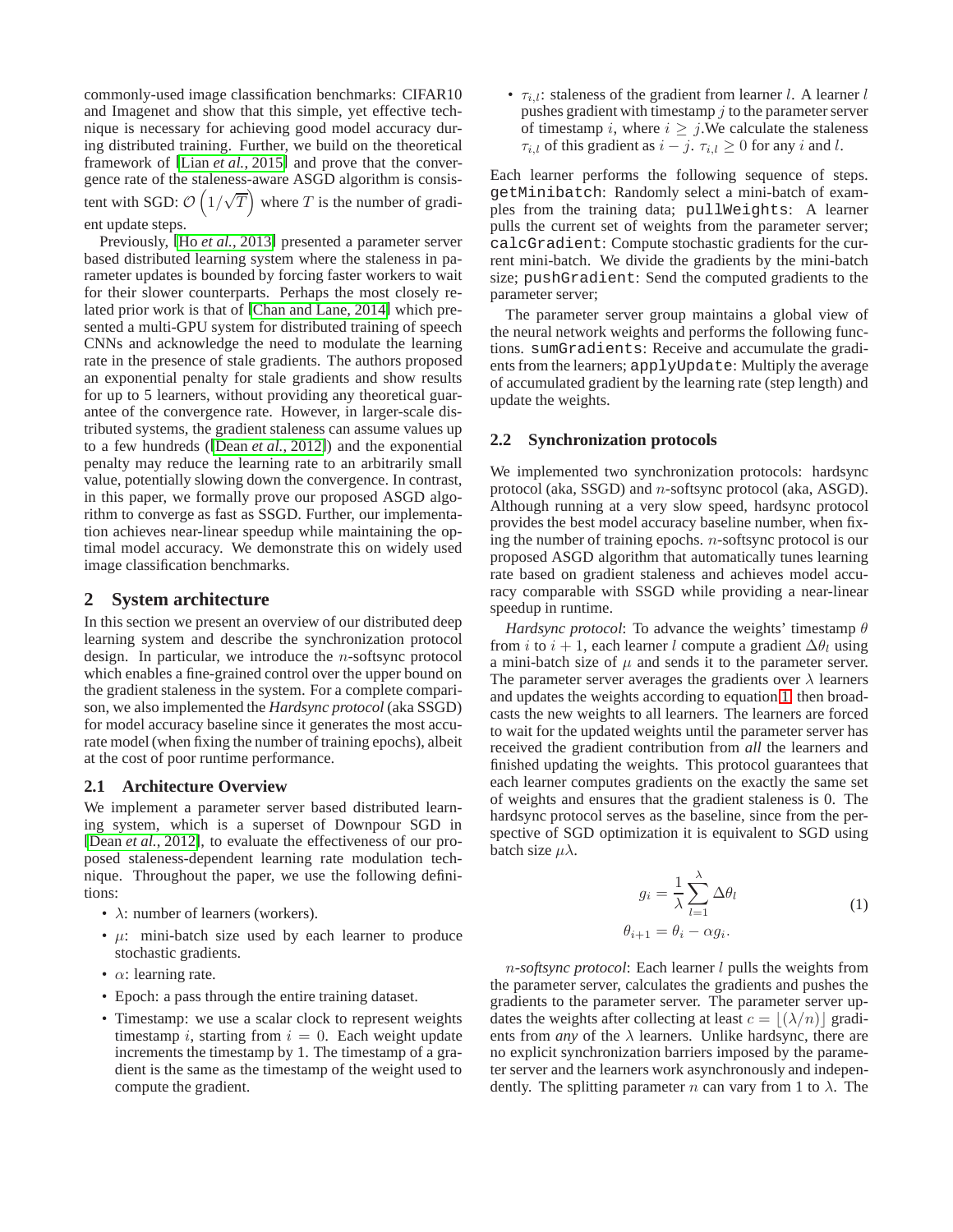n-softsync weight update rule is given by:

$$
c = \lfloor (\lambda/n) \rfloor
$$
  
\n
$$
g_i = \frac{1}{c} \sum_{l=1}^{c} \alpha(\tau_{i,l}) \Delta \theta_l, l \in \{1, 2, ..., \lambda\}
$$
 (2)  
\n
$$
\theta_{i+1} = \theta_i - g_i,
$$

where  $\alpha(\tau_{i,l})$  is the gradient staleness-dependent learning rate. *Note that our proposed* n*-softsync protocol is a superset of Downpour-SGD of [Dean* et al.*[, 2012\]](#page-6-0)(a commonly-used ASGD implementation), in that when* n *is set to be* λ*, our implementation is equivalent to Downpour-SGD. By setting different* n*, ASGD can have different degrees of staleness, as demonstrated in Section [2.4.](#page-2-0)*

#### **2.3 Implementation Details**

We use MPI as the communication mechanism between learners and parameter servers. Parameter servers are sharded. Each learner and parameter server are 4-way threaded. During the training process, a learner pulls weights from the parameter server, starts training when the weights arrive, and then calculates gradients. Finally it pushes the gradients back to the parameter server before it can pull the weights again. We do not "accrue" gradients at the learner so that each gradient pushed to the parameter server is always calculated out of one mini-batch size as accruing gradients generally lead to a worse model. In addition, the parameter server communicates with learners via MPI blocking-send calls (i.e., pullWeights and pushGradient), that is the computation on the learner is stalled until the corresponding blocking send call is finished. The design choice is due to the fact that it is difficult to guarantee making progress for MPI non-blocking calls and multi-thread level support to MPI communication is known not to scale [\[MPI-Forum, 2012\]](#page-6-11). Further, by using MPI blocking calls, the gradients' staleness can be effectively bounded, as we demonstrate in Section [2.4.](#page-2-0) Note that the computation in parameter servers and learners are however concurrent (except for the learner that is communicating with the server, if any). No synchronization is required between learners and no synchronization is required between parameter server shards.

Since memory is abundant on each computing node, our implementation does not split the neural network model across multiple nodes (model parallelism). Rather, depending on the problem size, we pack either 4 or 6 learners on each computing node. Learners operate on homogeneous processors and run at similar speed. In addition, fast interconnect expedites pushing gradients and pulling weights. Both of these hardware aspects help bound gradients' staleness.

### <span id="page-2-0"></span>**2.4 Staleness analysis**

In the hardsync protocol, the update of weights from  $\theta_i$  to  $\theta_{i+1}$  is computed by aggregating the gradients calculated using weights  $\theta_i$ . As a result, each of the gradients  $g_i$  in the  $i^{\text{th}}$ step carries with it a staleness  $\tau_{i,l}$  equal to 0.

Figure [1](#page-2-1) shows the measured distribution of gradient staleness for different n-softsync (ASGD) protocols when using  $\lambda = 30$  learners. For the 1-softsync, the parameter server



<span id="page-2-1"></span>Figure 1: Distribution of gradient staleness for 1, 15, and 30 softsync protocols.  $\lambda = 30$ 

updates the current set of weights when it has received a total of 30 gradients from (any of) the learners. In this case, the staleness  $\tau_{i,l}$  for the gradients computed by the learner  $l$  takes values 0, 1, or 2. Similarly, the 15-softsync protocol forces the parameter server to accumulate  $\lambda/15 = 2$ gradient contributions from the learners before updating the weights. On the other hand, the parameter server updates the weights after receiving a gradient from any of the learners when the 30-softsync protocol is enforced. The average staleness  $\langle \tau_i \rangle$  for the 15-softsync and 30-softsync protocols remains close to 15 and 30, respectively. Empirically, we have found that a large fraction of the gradients have staleness close to *n*, and only with a very low probability ( $< 0.0001$ ) does  $\tau$  exceed  $2n$ . These measurements show that, in general,  $\tau_{i,l} \in \{0, 1, \ldots, 2n\}$  and  $\langle \tau_i \rangle \approx n$  for the *n*-softsync proto- $\text{col}^{-1}$  $\text{col}^{-1}$  $\text{col}^{-1}$ . Clearly, the *n*-softsync protocol provides an effective mechanism for controlling the staleness of the gradients in the system.

In our implementation, the parameter server uses the staleness information to modulate the learning rate on a pergradient basis. For an incoming gradient with staleness  $\tau_{i,l}$ , the learning rate is set as:

<span id="page-2-3"></span>
$$
\alpha_{i,l} = \frac{\alpha_0}{\tau_{i,l}} \quad \text{if } \tau_{i,l} > 0 \tag{3}
$$

where  $\alpha_0$  is typically set as the 'best-known' learning rate when using SSGD. In section [4](#page-4-0) we show experimental results comparing this staleness-dependent learning rate scheme with the case where the learning rate is kept constant at  $\alpha_0$ .

### **3 Theoretical Analysis**

This section provides theoretical analysis of the ASGD algorithm proposed in section [2.](#page-1-1) More specifically, we will show the convergence rate and how the gradient staleness affects the convergence. In essence, we are solving the following generic optimization problem:

$$
\min_{\theta} \quad F(\theta) := \frac{1}{N} \sum_{i=1}^{N} f_i(\theta),
$$

where  $\theta$  is the parameter vector we are pursuing, N is the number of samples, and  $f_i(\theta)$  is the loss function for the  $i^{\text{th}}$ 

<span id="page-2-2"></span><sup>&</sup>lt;sup>1</sup>We have found this empirical observation to hold true regardless of the mini-batch size per learner and the size of the model. The plots in Figure [1](#page-2-1) were generated using the CIFAR10 dataset/model (see section [4\)](#page-4-0) and mini-batch size per learner  $\mu = 4$ .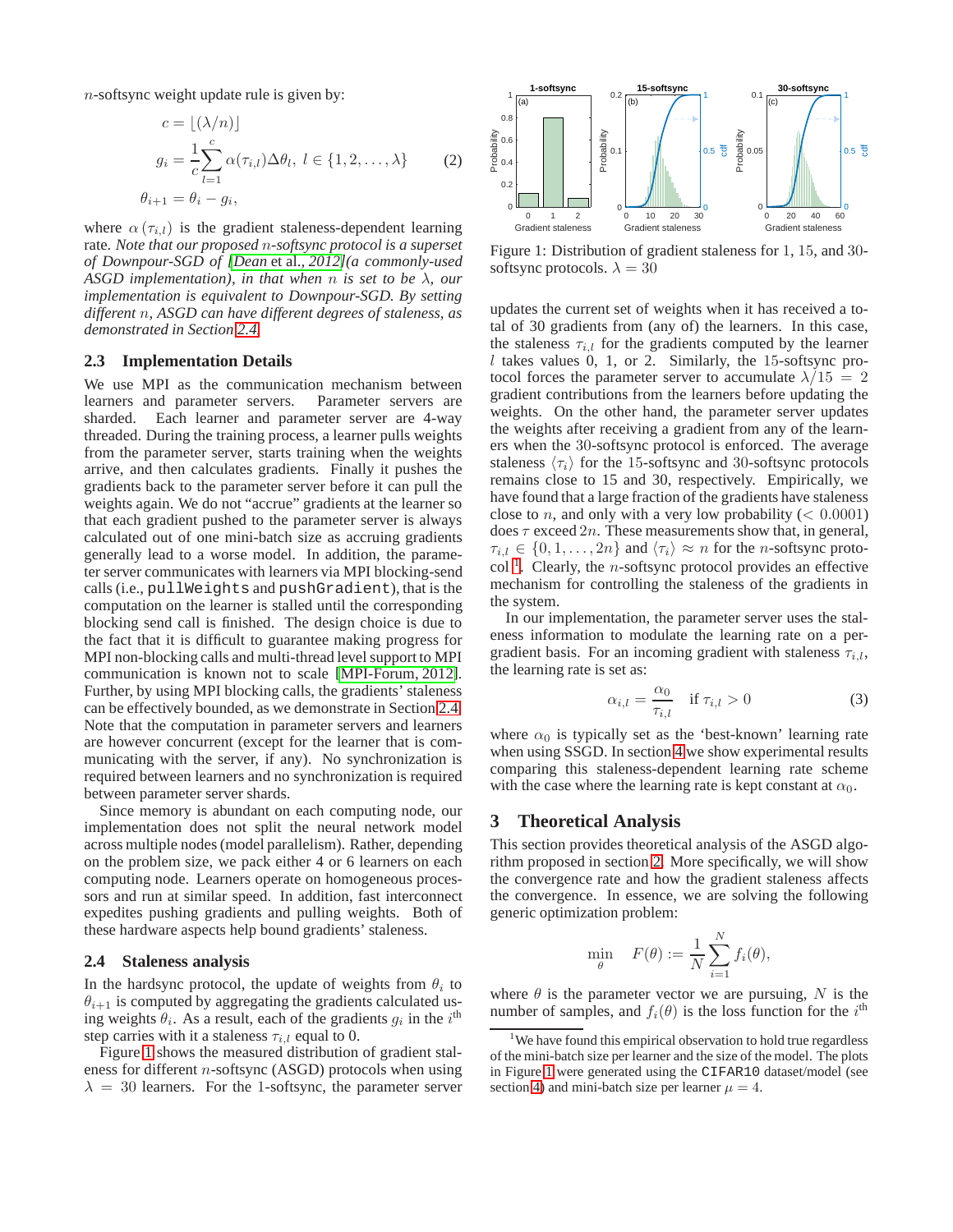sample. If every learner computes  $\mu$  gradients at once and the parameter server updates the parameter when it receives  $c$ mini-batches from learners, from the perspective of the parameter server, the update procedure of parameter  $\theta$  mentioned can be written as

<span id="page-3-0"></span>
$$
g_i = \frac{1}{c} \sum_{l=1}^{c} \frac{\alpha_0}{\tau_{i,l}} \underbrace{\left(\frac{1}{\mu} \sum_{s=1}^{\mu} \nabla f_{\xi_{i,s,l}}(\theta_{i-\tau_{i,l}})\right)}_{\text{calculated in a learner}},
$$
\n
$$
\theta_{i+1} = \underbrace{\theta_i - g_i}_{\text{calculated in the parameter server}},
$$
\n
$$
\theta_{i+1} = \underbrace{\theta_i - g_i}_{\text{calculated in the parameter server}},
$$
\n(4)

where  $\tau_{i,l}$  is the staleness of the parameter used to calculate the gradients in the  $l^{\text{th}}$  learner in step i and  $\alpha_0$  is a constant.  $\xi_{i,s,l}$  denotes the subscript of f used to calculate the s<sup>th</sup> gradient in the  $l^{\text{th}}$  learner in the  $i^{\text{th}}$  step.

To simplify the analysis, we decompose every single step in  $(4)$  to  $c$  steps by updating only one batch of gradients in each step. Then the sequence  $\{\theta_i\}_{i\in\mathbb{N}}$  becomes  $\{\tilde{\theta}_t\}_{t\in\mathbb{N}}$ , and  $\tilde{\theta}_{ci} = \theta_i$ . Formally, it will be

<span id="page-3-1"></span>
$$
\tilde{g}_t = \frac{1}{c\mu} \frac{\alpha_0}{\tilde{\tau}_t - r_t} \underbrace{\left(\sum_{s=1}^{\mu} \nabla f_{\tilde{\xi}_{t,s}}(\tilde{\theta}_{t-\tau_t})\right)}_{\text{calculated in a learner}},
$$
\n
$$
\tilde{\theta}_{t+1} = \underbrace{\tilde{\theta}_t - \tilde{g}_t}_{\text{calculated in the parameter server}},
$$
\n(5)

where  $r_t$  is the remainder of  $t/c$ .  $\tilde{\xi}_{t,s}$  denotes the subscript of f used to calculate the  $s^{\text{th}}$  gradient in the  $t^{\text{th}}$  step in our new formulation. One can verify that here  $t$  increases  $c$  times faster than the  $i$  in [\(4\)](#page-3-0).

Note that the  $\tilde{\tau}_t - r_t$  in [\(5\)](#page-3-1) is always positive<sup>[2](#page-3-2)</sup>. We use  ${p_t}_{t \in \mathbb{N}}$  to denote the difference  $p_t = \tilde{\tau}_t - r_t$ . It immediately follows that  $p_t = \tau_{\lfloor t/c \rfloor, r_t}$ . From the Theorem 1 in [Lian *et al.*[, 2015\]](#page-6-8) with some modification, we have the following theorem, which indicates the convergence rate and the linear speedup property of our algorithm.

**Theorem 1.** Let  $C_1, C_2, C_3, C_4$  be certain positive constants *depending on the objective function* F(θ)*. Under certain commonly used assumptions (please find in Theorem 1 in [Lian* et al.*[, 2015\]](#page-6-8)), we can achieve an convergence rate of*

<span id="page-3-5"></span>
$$
\frac{1}{\sum_{t=1}^{T} 1/p_t} \sum_{t=1}^{T} \frac{1}{p_t} \mathbb{E}(\|\nabla F(\tilde{\theta}_t)\|^2) \leq 2 \frac{\sqrt{\frac{2C_1 C_2}{\mu} \sum_{t=1}^{T} \left(\frac{1}{p_t^2}\right)}}{\sum_{t=1}^{T} \frac{1}{p_t}},\tag{6}
$$

*where* T *is the total iteration number, if*

<span id="page-3-6"></span>
$$
\alpha_0 = \sqrt{\frac{C_1 c^2 \mu}{\sum_{t=1}^T \left(\frac{2}{p_t^2} C_2\right)}},\tag{7}
$$

*under the prerequisite that*

<span id="page-3-3"></span>
$$
\alpha_0 \leqslant \frac{cC_2}{C_3 p_t \sum_{j=t-2n}^{t-1} \frac{1}{p_j^2}}, \quad \forall t,
$$
\n
$$
(8)
$$

<span id="page-3-4"></span>*and*

$$
C_3 \frac{\alpha_0}{cp_t} + C_4 n \frac{\alpha_0^2}{c^2 p_t} \sum_{\kappa=1}^{2n} \frac{1}{p_{t+\kappa}} \leq 1, \quad \forall t. \tag{9}
$$

First note that [\(8\)](#page-3-3) and [\(9\)](#page-3-4) can always be satisfied by selecting small enough  $\alpha_0$  (or equivalently, large enough T). Thus, if the learning rate is appropriately chosen in our algorithm, the weighted average of the gradients (which is the LHS of [\(6\)](#page-3-5)) is guaranteed to converge. Also note that that to achieve this convergence rate, the batch size  $\mu$  cannot be too large, since from [\(7\)](#page-3-6) we can see that a larger  $\mu$  leads to a larger  $\alpha_0$ , which may not satisfy the prerequisites [\(8\)](#page-3-3) and [\(9\)](#page-3-4).

A clearer dependence between the staleness and the convergence rate can be found by taking a closer look at the RHS [\(6\)](#page-3-5):

**Remark 1.** *Note that the RHS of* [\(6\)](#page-3-5) *is of the form*  $h(z_1, \cdots, z_T) = O$  $\left( \frac{\sqrt{z_1^2+z_2^2+\cdots+z_T^2}}{z_1+z_2+\cdots+z_T} \right)$ *by letting*  $z_t = \frac{1}{p_t}$ . *If the summation*  $z_1 + \cdots + z_T$  *is fixed, one can verify that h* is minimized when  $z_1 = z_1 = \cdots = z_T$ . Therefore our *theorem suggests that a* centralized *distribution of staleness* p *(or* τ *in* [\(4\)](#page-3-0)*) leads to a better convergence rate.*

Further, we have the following result by considering the ideal scenario of the staleness.

**Remark 2.** *Note that if we take*  $p_t$  *as a constant*  $p$ *, we have* 

$$
\frac{1}{T}\sum_{t=1}^T \mathbb{E}(\|\nabla F(\tilde{\theta}_t)\|^2) \leqslant 2\frac{\sqrt{2C_1C_2}}{\sqrt{T\mu}}
$$

.

*Thus this convergence rate is roughly in the order of*  $O(1/\sqrt{\mu T})$ , where T is the total iteration number and µ *is the mini-batch size. Equivalently, a goal of* 1  $\frac{1}{T} \sum_{t=1}^T \mathbb{E}(\|\nabla F(\tilde{\theta}_t)\|^2) \leq \epsilon$  *can be achieved by having*  $\mu T = O(1/\epsilon^2)$ . This is consistent with the convergence *rate of SGD in [Lian* et al.*[, 2015\]](#page-6-8), which suggests a linear speedup can be achieved in our algorithm.*

*Proof.* From [\(9\)](#page-3-4) we have

$$
C_3 \frac{\alpha_0}{cp_t} + C_4 n \frac{\alpha_0^2}{c^2 p_t} \sum_{\kappa=1}^{2n} \frac{1}{p_{t+\kappa}}
$$
  
= 
$$
C_3 \mu \frac{\alpha_0}{\mu c p_t} + C_4 \mu^2 n \frac{\alpha_0}{\mu c p_t} \sum_{\kappa=1}^{2n} \frac{\alpha_0}{\mu c p_{t+\kappa}}
$$
  
\$\leqslant \quad 1, \forall t.

<span id="page-3-2"></span> $2\text{In}$  [\(5\)](#page-3-1) when a mini-batch is updated into the parameter, the counter  $(t)$  will increase by 1, while in [\(4\)](#page-3-0) the counter  $(i)$  increases by 1 every c mini-batches updated into the parameter. For example if we have 3 mini-batches with staleness 1 pushed, in [\(4\)](#page-3-0) all  $\tau_{i,l}$  will be 1. However, in [\(5\)](#page-3-1), if one mini-batch is updated in iteration  $t$ , the staleness  $\tilde{\tau}_{t+1}$  of the other two mini-batches becomes 2, so we need to subtract the redundant part of the staleness caused by the difference in counting. Because the staleness after subtraction is exactly the original staleness in [\(4\)](#page-3-0), it is always positive.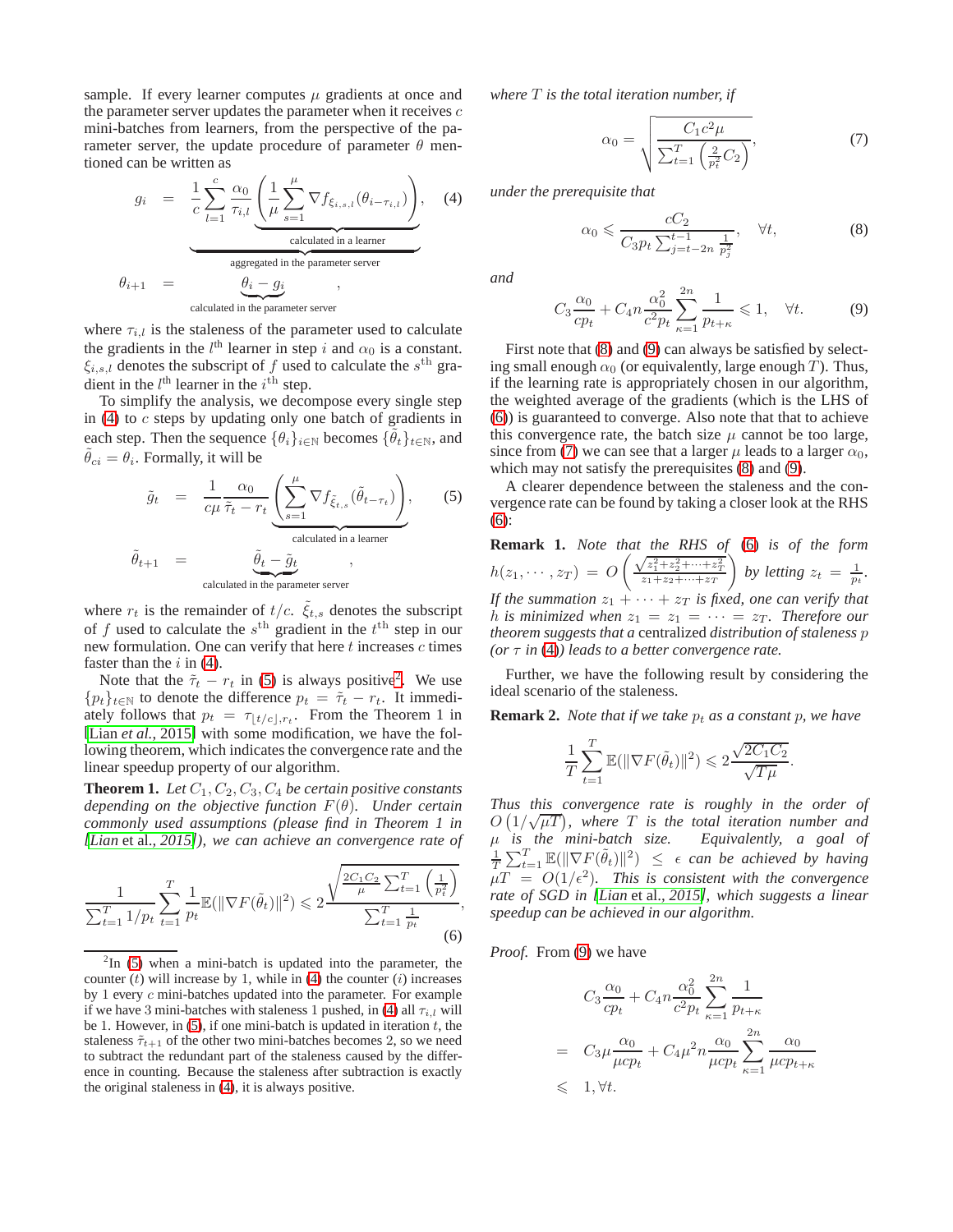With [\(8\)](#page-3-3) we have

<span id="page-4-1"></span>
$$
\frac{\alpha_0^2}{\mu c^2 p_t^2} C_2 \geq \frac{\alpha_0^3}{c^3 p_t \mu} C_3 \sum_{j=t-2n}^{t-1} \frac{1}{p_j^2}, \forall t.
$$
 (10)

Note that the upperbound of the staleness is  $2n$  in our setting. Then it follows from Theorem 1 in [Lian *et al.*[, 2015\]](#page-6-8) that

$$
\frac{1}{\sum_{t=1}^{T} 1/p_t} \sum_{t=1}^{T} \frac{1}{p_t} \mathbb{E}(\|\nabla F(\tilde{\theta}_t)\|^2)
$$
\n
$$
\leqslant \frac{C_1 + \sum_{t=1}^{T} \left(\frac{\alpha_0^2}{\mu c^2 p_t^2} C_2 + \frac{\alpha_0^3}{c^3 p_t \mu} C_3 \sum_{j=t-2n}^{t-1} \frac{1}{p_j^2}\right)}{\sum_{t=1}^{T} \frac{\alpha_0}{cp_t}}
$$
\n
$$
\leqslant \frac{C_1 + \alpha_0^2 \sum_{t=1}^{T} \left(\frac{2}{\mu c^2 p_t^2} C_2\right)}{\sum_{t=1}^{T} \frac{\alpha_0}{cp_t}}
$$
\n
$$
= 2 \frac{\sqrt{C_1 c \sum_{t=1}^{T} \left(\frac{2}{\mu c p_t^2} C_2\right)}}{\sum_{t=1}^{T} \frac{1}{p_t}}
$$
\n
$$
= 2 \frac{\sqrt{\frac{2C_1 C_2}{\mu} \sum_{t=1}^{T} \left(\frac{1}{p_t^2}\right)}}{\sum_{t=1}^{T} \frac{1}{p_t}},
$$

<span id="page-4-0"></span>completing the proof.

### **4 Experimental Results**

### **4.1 Hardware and Benchmark Datasets**

We deploy our implementation on a P775 supercomputer. Each node of this system contains four eight-core 3.84 GHz IBM POWER7 processors, one optical connect controller chip and 128 GB of memory. A single node has a theoretical floating point peak performance of 982 Gflop/s, memory bandwidth of 512 GB/s and bi-directional interconnect bandwidth of 192 GB/s.

We present results on two datasets: CIFAR10 and ImageNet. The CIFAR10 [\[Krizhevsky and Hinton, 2009\]](#page-6-12) dataset comprises of a total of 60,000 RGB images of size  $32 \times 32$  pixels partitioned into the training set (50,000 images) and the test set (10,000 images). Each image belongs to one of the 10 classes, with 6000 images per class. For this dataset, we construct a deep convolutional neural network (CNN) with 3 convolutional layers each followed by a pooling layer. The output of the 3rd pooling layer connects, via a fully-connected layer, to a 10-way softmax output layer that generates a probability distribution over the 10 output classes. This neural network architecture closely mimics the CIFAR10 model available as a part of the open-source Caffe deep learning package ([Jia *et al.*[, 2014\]](#page-6-13)). The total number of trainable parameters in this network are ∼ 90 K (model size of ∼350 kB). The neural network is trained using momentum-accelerated mini-batch SGD with a batch size of 128 and momentum set to 0.9. As a data preprocessing step, the per-pixel mean is computed over the entire training dataset and subtracted from the input to the neural network.



<span id="page-4-2"></span>Figure 2: Measured speedup in training time per epoch for (a) CIFAR10 (model size ∼350 kB) and (b) ImageNet (model size  $\sim 300 \text{MB}$ )

For ImageNet [\[Russakovsky](#page-6-14) *et al.*, 2015], we consider the image dataset used as a part of the 2012 ImageNet Large Scale Visual Recognition Challenge (ILSVRC 2012). The training set is a subset of the ImageNet database and contains 1.2 million  $256 \times 256$  pixel images. The validation dataset has 50,000 images. Each image maps to one of the 1000 non-overlapping object categories. For this dataset, we consider the neural network architecture introduced in [\[Krizhevsky](#page-6-15) *et al.*, 2012] consisting of 5 convolutional layers and 3 fully-connected layers. The last layer outputs the probability distribution over the 1000 object categories. In all, the neural network has ∼72 million trainable parameters and the total model size is 289 MB. Similar to the CIFAR10 benchmark, per-pixel mean computed over the entire training dataset is subtracted from the input image feeding into the neural network.

### **4.2 Runtime Evaluation**

 $\Box$ 

Figure [2](#page-4-2) shows the speedup measured on CIFAR10 and ImageNet, for up to 30 learners. Our implementation achieves 22x-28x speedup for different benchmarks and different batch sizes. On an average, we find that the ASGD runs 50% faster than its SSGD counterpart.

### **4.3 Model Accuracy Evaluation**

For each of the benchmarks, we perform two sets of experiments: (a) setting learning rate fixed to the best-known learning rate for SSGD,  $\alpha = \alpha_0$ , and (b) tuning the learning rate on a per-gradient basis depending on the gradient staleness  $\tau$ ,  $\alpha = \alpha_0/\tau$ . It is important to note that when  $\alpha = \alpha_0$  *and*  $n = \lambda$  (number of learners) in *n*-softsync protocol, our implementation is equivalent to the Downpour-SGD of [Dean *et al.*[, 2012\]](#page-6-0). Albeit at the cost of poor runtime performance, we also train using the hardsync protocol since it guarantees zero gradient staleness and achieves the best model accuracy. Model trained by Hardsync protocol provides the target model accuracy baseline for ASGD algorithm. Further, we perform distributed training of the neural networks for each of these tasks using the n-softsync protocol for *different* values of n. This allows us to systematically observe the effect of stale gradients on the convergence properties.

#### **CIFAR10**

When using a single learner, the mini-batch size is set to 128 and training for 140 epochs using momentum acceler-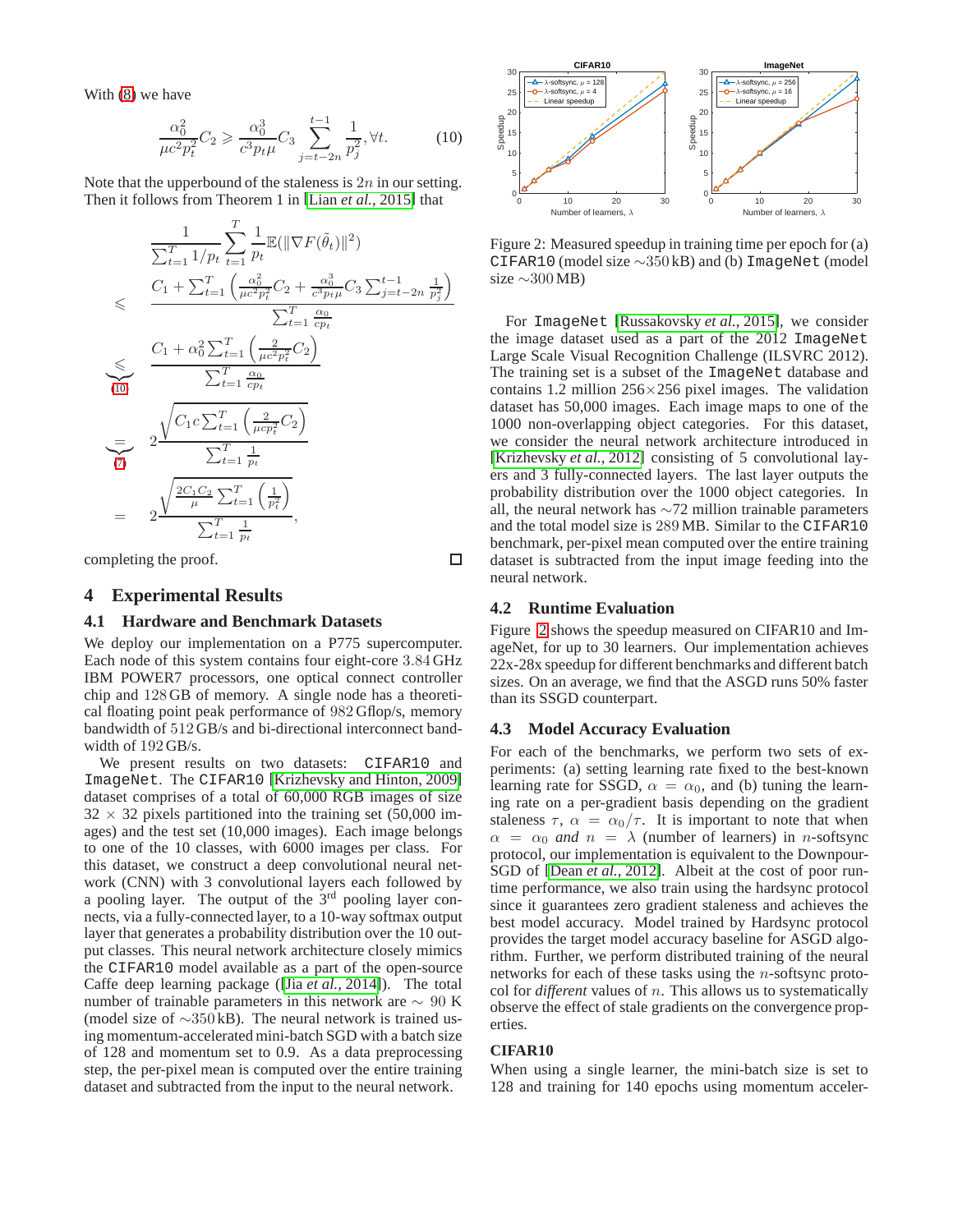

<span id="page-5-0"></span>Figure 3: CIFAR10 *results*: (a) Top: training error, test error for different n-softsync protocols, learning rate set as  $\alpha_0$  (b) Bottom: staleness-dependent learning rate of Equation [3.](#page-2-3) Hardsync (SSGD, black line), Downpour-SGD shown as baseline for comparison.  $\lambda = 30, \mu = 4$ .

ated SGD (momentum  $= 0.9$ ) results in a model that achieves ∼18% misclassification error rate on the test dataset. The base learning rate  $\alpha_0$  is set to 0.001 and reduced by a factor of 10 after the  $120<sup>th</sup>$  and  $130<sup>th</sup>$  epoch. In order to achieve comparable model accuracy as the single-learner, we follow the prescription of [Gupta *et al.*[, 2015\]](#page-6-5) and reduce the minibatch size per learner as more learners are added to the system in order to keep the product of mini-batch size and number of learners approximately invariant.

Figure [3](#page-5-0) shows the training and test error obtained for different synchronization protocols: hardsync and n-softsync,  $n \in (1, \lambda)$  when using  $\lambda = 30$  learners. The mini-batch size per learner is set to 4 and all the other hyperparameters are kept unchanged from the single-learner case. Figure [3](#page-5-0) top half shows that as the gradient staleness is increased (achieved by increasing the splitting parameter  $n$  in n-softsync protocol), there is a gradual degradation in SGD convergence and the resulting model quality. In the presence of large gradient staleness (such as in 15, and 30-softsync protocols), training fails to converge and the test error stays at 90%. In contrast, Figure [3](#page-5-0) bottom half shows that when these experiments are repeated using our proposed stalenessdependent learning rate scheme of Equation [3,](#page-2-3) the corresponding curves for training and test error for different *n*softsync protocols are virtually indistinguishable (see Figure [3](#page-5-0) bottom half). Irrespective of the gradient staleness, the trained model achieves a test error of ∼18%, showing that *proposed learning rate modulation scheme is effective in bestowing upon the training algorithm a high degree of immunity to the effect of stale gradients*.

### **ImageNet**

With a single learner, training using a mini-batch size of 256, momentum 0.9 results in a top-1 error of 42.56% and top-5 error of 19.18% on the validation set at the end of 35 epochs. The initial learning rate  $\alpha_0$  is set equal to 0.01 and reduced by a factor of 5 after the  $20<sup>th</sup>$  and again after the  $30<sup>th</sup>$  epoch. Next, we train the neural network using  $18$  learners, different *n*softsync protocols and reduce the mini-batch size per learner



<span id="page-5-1"></span>Figure 4: ImageNet *results*: (a) Top: training error, top-1 validation error for different  $n$ -softsync protocols, learning rate set as  $\alpha_0$  (b) Bottom: staleness-dependent learning rate of Equation [3.](#page-2-3) Hardsync(SSGD, black line), Downpour-SGD shown as baseline for comparison.  $\lambda = 18$ ,  $\mu = 16$ .

to 16.

Figure [4](#page-5-1) top half shows the training and top-1 validation error when using the learning rate that is the same as the single learner case  $\alpha_0$ . The convergence properties progressively deteriorate as the gradient staleness increases, failing to converge for 9 and 18-softsync protocols. On the other hand, as shown in Figure [4](#page-5-1) bottom half, automatically tuning the learning rate based on the staleness results in nearly identical behavior for all the different synchronization protocols.These results echo the earlier observation that the proposed learning rate strategy is effective in combating the adverse effects of stale gradient updates. Furthermore, adopting the stalenessdependent learning rate helps avoid the laborious manual effort of tuning the learning rate when performing distributed training using ASGD.

*Summary With the knowledge of the initial learning rate for SSGD*  $(\alpha_0)$ *, our proposed scheme can automatically tune the learning rate so that distributed training using ASGD can achieve accuracy comparable to SSGD while benefiting from near linear-speedup.*

### **5 Conclusion**

In this paper, we study how to effectively counter gradient staleness in a distributed implementation of the ASGD algorithm. In summary, the key contributions of this work are:

- We prove that by using our proposed stalenessdependent learning rate scheme, ASGD can converge at the same rate as SSGD.
- We quantify the distribution of gradient staleness in our framework and demonstrate the effectiveness of the learning rate strategy on standard benchmarks (CI-FAR10 and ImageNet). The experimental results show that our implementation achieves close to linear speedup for up to 30 learners while maintaining the same convergence rate in spite of the varying degree of staleness in the system and across vastly different data and model sizes.